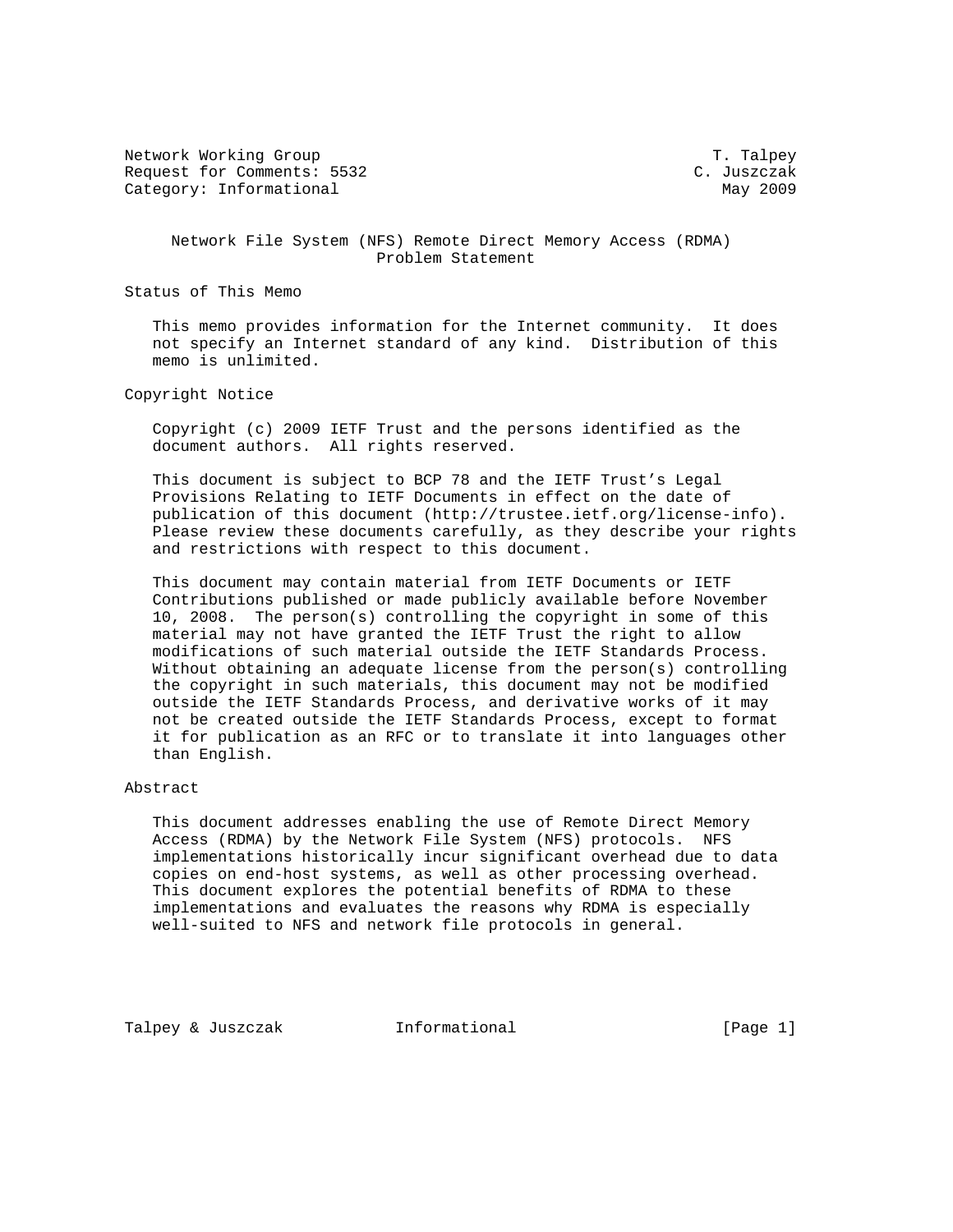Table of Contents

# 1. Introduction

 The Network File System (NFS) protocol (as described in [RFC1094], [RFC1813], and [RFC3530]) is one of several remote file access protocols used in the class of processing architecture sometimes called Network-Attached Storage (NAS).

 Historically, remote file access has proven to be a convenient, cost-effective way to share information over a network, a concept proven over time by the popularity of the NFS protocol. However, there are issues in such a deployment.

 As compared to a local (direct-attached) file access architecture, NFS removes the overhead of managing the local on-disk file system state and its metadata, but interposes at least a transport network and two network endpoints between an application process and the files it is accessing. To date, this trade-off has usually resulted in a net performance loss as a result of reduced bandwidth, increased application server CPU utilization, and other overheads.

 Several classes of applications, including those directly supporting enterprise activities in high-performance domains such as database applications and shared clusters, have therefore encountered issues with moving to NFS architectures. While this has been due principally to the performance costs of NFS versus direct-attached files, other reasons are relevant, such as the lack of strong consistency guarantees being provided by NFS implementations.

 Replication of local file access performance on NAS using traditional network protocol stacks has proven difficult, not because of protocol processing overheads, but because of data copy costs in the network

Talpey & Juszczak **Informational** (Page 2)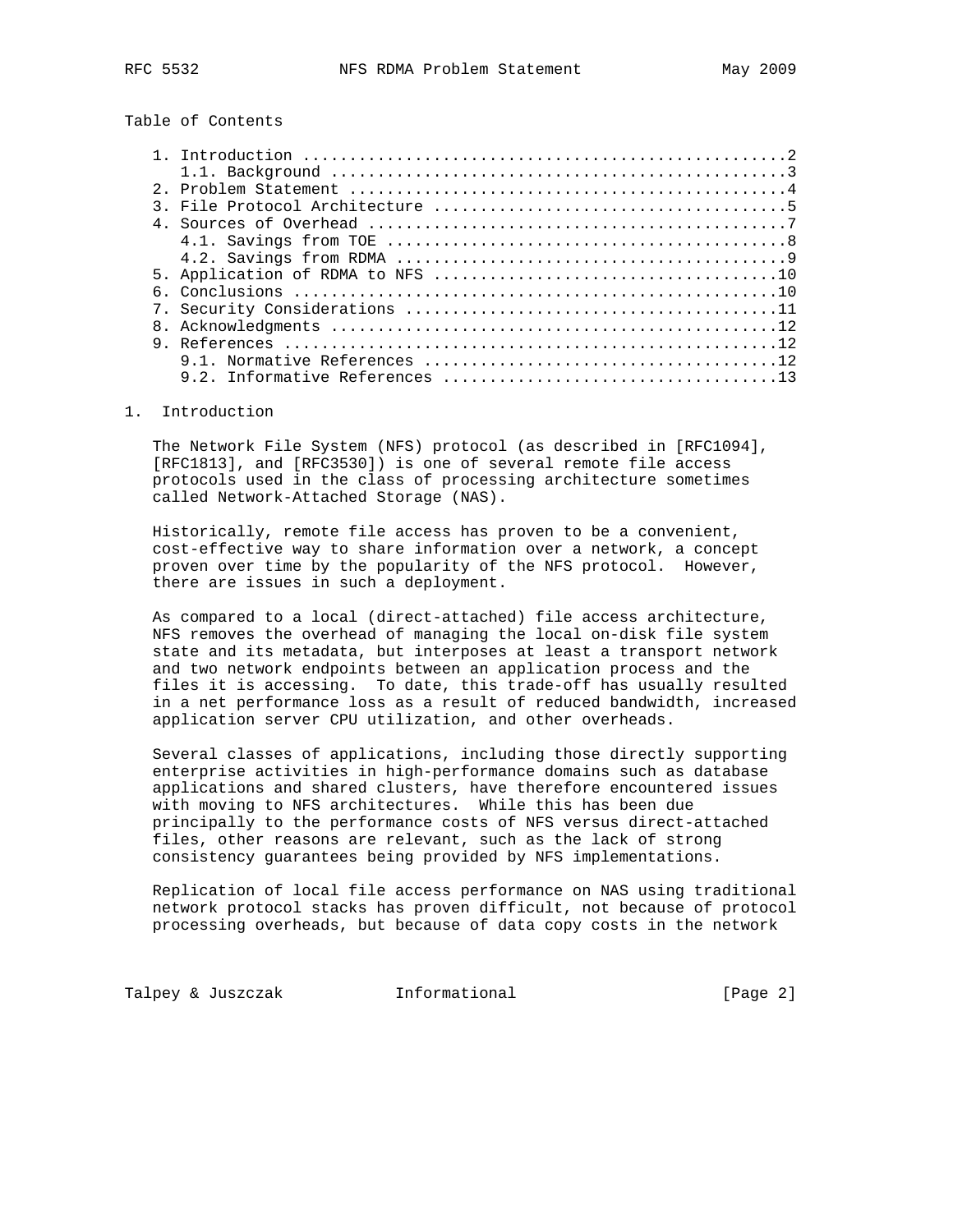endpoints. This is especially true since host buses are now often the main bottleneck in NAS architectures [MOG03] [CHA+01].

 The External Data Representation [RFC4506] employed beneath NFS and the Remote Procedure Call (RPC) [RFC5531] can add more data copies, exacerbating the problem.

 Data copy-avoidance designs have not been widely adopted for a variety of reasons. [BRU99] points out that "many copy avoidance techniques for network I/O are not applicable or may even backfire if applied to file I/O". Other designs that eliminate unnecessary copies, such as [PAI+00], are incompatible with existing APIs and therefore force application changes.

 In recent years, an effort to standardize a set of protocols for Remote Direct Memory Access (RDMA) over the standard Internet Protocol Suite has been chartered [RDDP]. A complete IP-based RDMA protocol suite is available in the published Standards Track specifications.

 RDMA is a general solution to the problem of CPU overhead incurred due to data copies, primarily at the receiver. Substantial research has addressed this and has borne out the efficacy of the approach. An overview of this is the "Remote Direct Memory Access (RDMA) over IP Problem Statement" [RFC4297].

 In addition to the per-byte savings of offloading data copies, RDMA enabled NICs (RNICS) offload the underlying protocol layers as well (e.g., TCP), further reducing CPU overhead due to NAS processing.

#### 1.1. Background

The RDDP Problem Statement [RFC4297] asserts:

 High costs associated with copying are an issue primarily for large scale systems ... with high bandwidth feeds, usually multiprocessors and clusters, that are adversely affected by copying overhead. Examples of such machines include all varieties of servers: database servers, storage servers, application servers for transaction processing, for e-commerce, and web serving, content distribution, video distribution, backups, data mining and decision support, and scientific computing.

 Note that such servers almost exclusively service many concurrent sessions (transport connections), which, in aggregate, are responsible for > 1 Gbits/s of communication. Nonetheless, the cost of copying overhead for a particular load is the same whether from few or many sessions.

Talpey & Juszczak 1nformational (Page 3)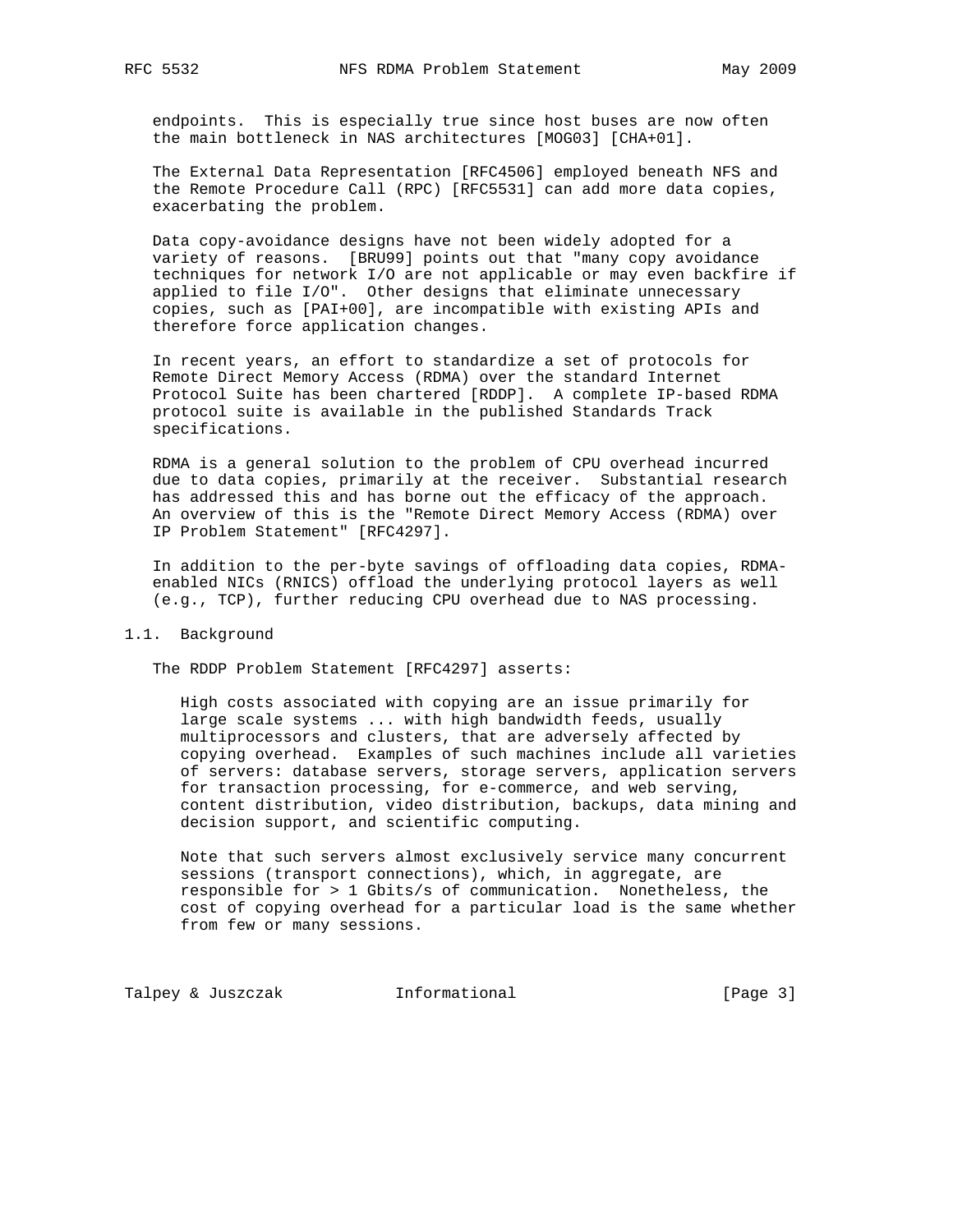Note that each of the servers listed above could be accessing their file data as an NFS client, or as NFS serving the data to such clients, or acting as both.

 The CPU overhead of the NFS and TCP/IP protocol stacks (including data copies or reduced copy workarounds) becomes a significant matter in these clients and servers. File access using locally attached disks imposes relatively low overhead due to the highly optimized I/O path and direct memory access afforded to the storage controller. This is not the case with NFS, which must pass data to, and especially from, the network and network processing stack to the NFS stack. Frequently, data copies are imposed on this transfer; in some cases, several such copies are imposed in each direction.

 Copies are potentially encountered in an NFS implementation exchanging data to and from user address spaces, within kernel buffer caches, in eXternal Data Representation (XDR) marshalling and unmarshalling, and within network stacks and network drivers. Other overheads such as serialization among multiple threads of execution sharing a single NFS mount point and transport connection are additionally encountered.

 Numerous upper-layer protocols achieve extremely high bandwidth and low overhead through the use of RDMA. [MAF+02] shows that the RDMA based Direct Access File System (with a user-level implementation of the file system client) can outperform even a zero-copy implementation of NFS [CHA+01] [CHA+99] [GAL+99] [KM02]. Also, file data access implies the use of large Unequal Loss Protection (ULP) messages. These large messages tend to amortize any increase in per-message costs due to the offload of protocol processing incurred when using RNICs while gaining the benefits of reduced per-byte costs. Finally, the direct memory addressing afforded by RDMA avoids many sources of contention on network resources.

2. Problem Statement

 The principal performance problem encountered by NFS implementations is the CPU overhead required to implement the protocol. Primary among the sources of this overhead is the movement of data from NFS protocol messages to its eventual destination in user buffers or aligned kernel buffers. Due to the nature of the RPC and XDR protocols, the NFS data payload arrives at arbitrary alignment, necessitating a copy at the receiver, and the NFS requests are completed in an arbitrary sequence.

 The data copies consume system bus bandwidth and CPU time, reducing the available system capacity for applications [RFC4297]. To date, achieving zero-copy with NFS has required sophisticated, version-

Talpey & Juszczak 1nformational (Page 4)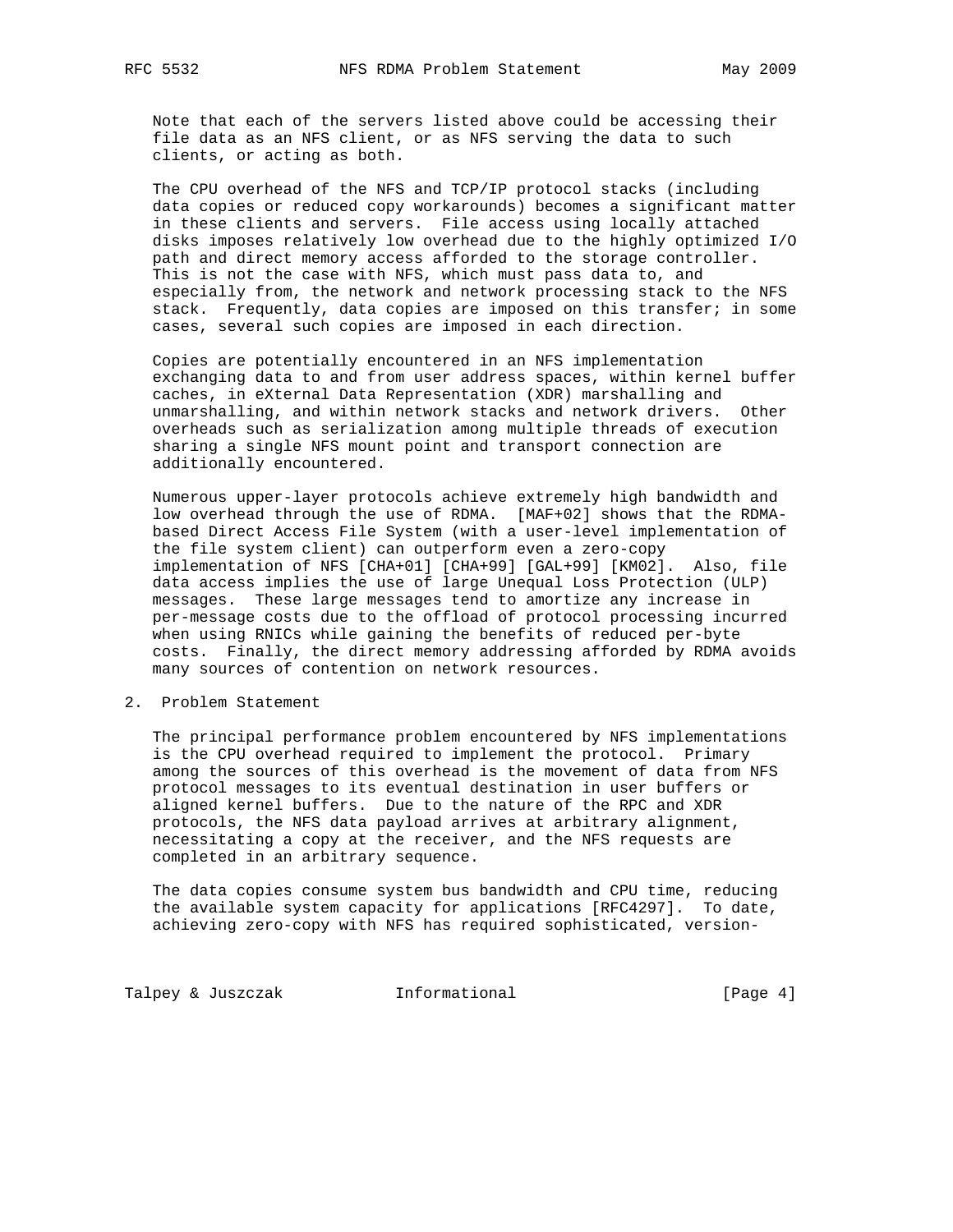specific "header cracking" hardware and/or extensive platform specific virtual memory mapping tricks. Such approaches become even more difficult for NFS version 4 due to the existence of the COMPOUND operation and presence of Kerberos and other security information, which further reduce alignment and greatly complicate ULP offload.

 Furthermore, NFS is challenged by high-speed network fabrics such as 10 Gbits/s Ethernet. Performing even raw network I/O such as TCP is an issue at such speeds with today's hardware. The problem is fundamental in nature and has led the IETF to explore RDMA [RFC4297].

 Zero-copy techniques benefit file protocols extensively, as they enable direct user I/O, reduce the overhead of protocol stacks, provide perfect alignment into caches, etc. Many studies have already shown the performance benefits of such techniques [SKE+01] [DCK+03] [FJNFS] [FJDAFS] [KM02] [MAF+02].

 RDMA is compelling here for another reason; hardware-offloaded networking support in itself does not avoid data copies, without resorting to implementing part of the NFS protocol in the Network Interface Card (NIC). Support of RDMA by NFS enables the highest performance at the architecture level rather than by implementation; this enables ubiquitous and interoperable solutions.

 By providing file access performance equivalent to that of local file systems, NFS over RDMA will enable applications running on a set of client machines to interact through an NFS file system, just as applications running on a single machine might interact through a local file system.

3. File Protocol Architecture

 NFS runs as an Open Network Computing (ONC) RPC [RFC5531] application. Being a file access protocol, NFS is very "rich" in data content (versus control information).

 NFS messages can range from very small (under 100 bytes) to very large (from many kilobytes to a megabyte or more). They are all contained within an RPC message and follow a variable-length RPC header. This layout provides an alignment challenge for the data items contained in an NFS call (request) or reply (response) message.

 In addition to the control information in each NFS call or reply message, sometimes there are large "chunks" of application file data, for example, read and write requests. With NFS version 4 (due to the existence of the COMPOUND operation), there can be several of these data chunks interspersed with control information.

Talpey & Juszczak 1nformational (Page 5)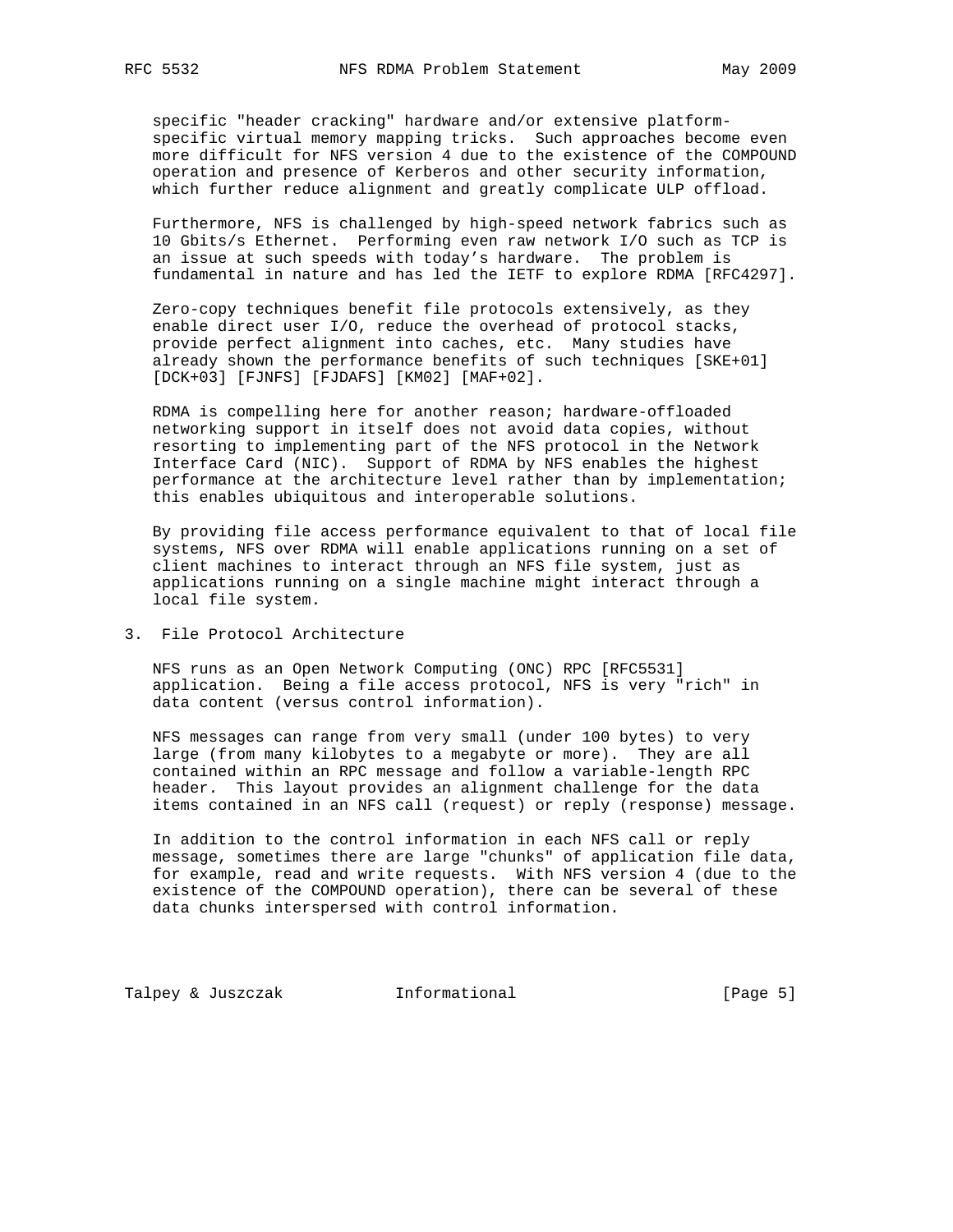ONC RPC is a remote procedure call protocol that has been run over a variety of transports. Most implementations today use UDP or TCP. RPC messages are defined in terms of an eXternal Data Representation (XDR) [RFC4506], which provides a canonical data representation across a variety of host architectures. An XDR data stream is conveyed differently on each type of transport. On UDP, RPC messages are encapsulated inside datagrams, while on a TCP byte stream, RPC messages are delineated by a record-marking protocol. An RDMA transport also conveys RPC messages in a unique fashion that must be fully described if client and server implementations are to interoperate.

 The RPC transport is responsible for conveying an RPC message from a sender to a receiver. An RPC message is either an RPC call from a client to a server, or an RPC reply from the server back to the client. An RPC message contains an RPC call header followed by arguments if the message is an RPC call, or an RPC reply header followed by results if the message is an RPC reply. The call header contains a transaction ID (XID) followed by the program and procedure number as well as a security credential. An RPC reply header begins with an XID that matches that of the RPC call message, followed by a security verifier and results. All data in an RPC message is XDR encoded.

 The encoding of XDR data into transport buffers is referred to as "marshalling", and the decoding of XDR data contained within transport buffers and into destination RPC procedure result buffers, is referred to as "unmarshalling". Therefore, the process of marshalling takes place at the sender of any particular message, be it an RPC request or an RPC response. Unmarshalling, of course, takes place at the receiver.

 Normally, any bulk data is moved (copied) as a result of the unmarshalling process, because the destination address is not known until the RPC code receives control and subsequently invokes the XDR unmarshalling routine. In other words, XDR-encoded data is not self-describing, and it carries no placement information. This results in a data copy in most NFS implementations.

 One mechanism by which the RPC layer may overcome this is for each request to include placement information, to be used for direct placement during XDR encode. This "write chunk" can avoid sending bulk data inline in an RPC message and generally results in one or more RDMA Write operations.

 Similarly, a "read chunk", where placement information referring to bulk data that may be directly fetched via one or more RDMA Read operations during XDR decode, may be conveyed. The "read chunk" will

Talpey & Juszczak 1nformational (Page 6)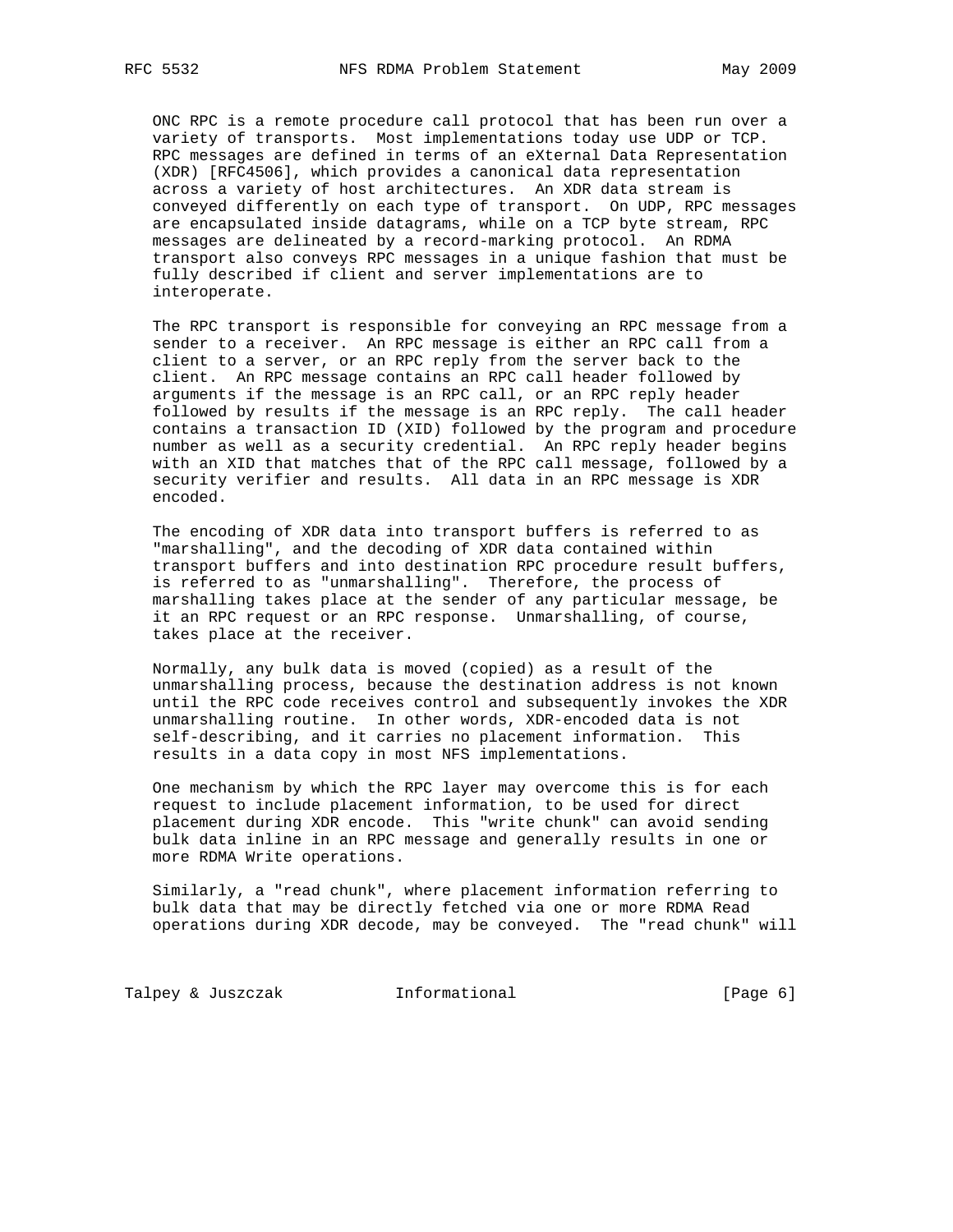therefore be useful in both RPC calls and replies, while the "write chunk" is used solely in replies.

 These "chunks" are the key concept in an existing proposal [RPCRDMA]. They convey what are effectively pointers to remote memory across the network. They allow cooperating peers to exchange data outside of XDR encodings but still use XDR for describing the data to be transferred. And, finally, through use of XDR they maintain a large degree of on-the-wire compatibility.

 The central concept of the RDMA transport is to provide the additional encoding conventions to convey this placement information in transport-specific encoding, and to modify the XDR handling of bulk data.

Block Diagram

| NFS                     | NFS + RDMA     |  |
|-------------------------|----------------|--|
| Operations / Procedures |                |  |
| RPC/XDR                 |                |  |
| Stream Transport        | RDMA Transport |  |

4. Sources of Overhead

Network and file protocol costs can be categorized as follows:

- o per-byte costs data touching costs such as checksum or data copy. Today's network interface hardware commonly offloads the checksum, which leaves the other major source of per-byte overhead, data copy.
- o per-packet costs interrupts and lower-layer processing (LLP). Today's network interface hardware also commonly coalesce interrupts to reduce per-packet costs.
- o per-message (request or response) costs LLP and ULP processing.

 Improvement from optimization becomes more important if the overhead it targets is a larger share of the total cost. As other sources of overhead, such as the checksumming and interrupt handling above are eliminated, the remaining overheads (primarily data copy) loom larger.

Talpey & Juszczak 1nformational (Page 7)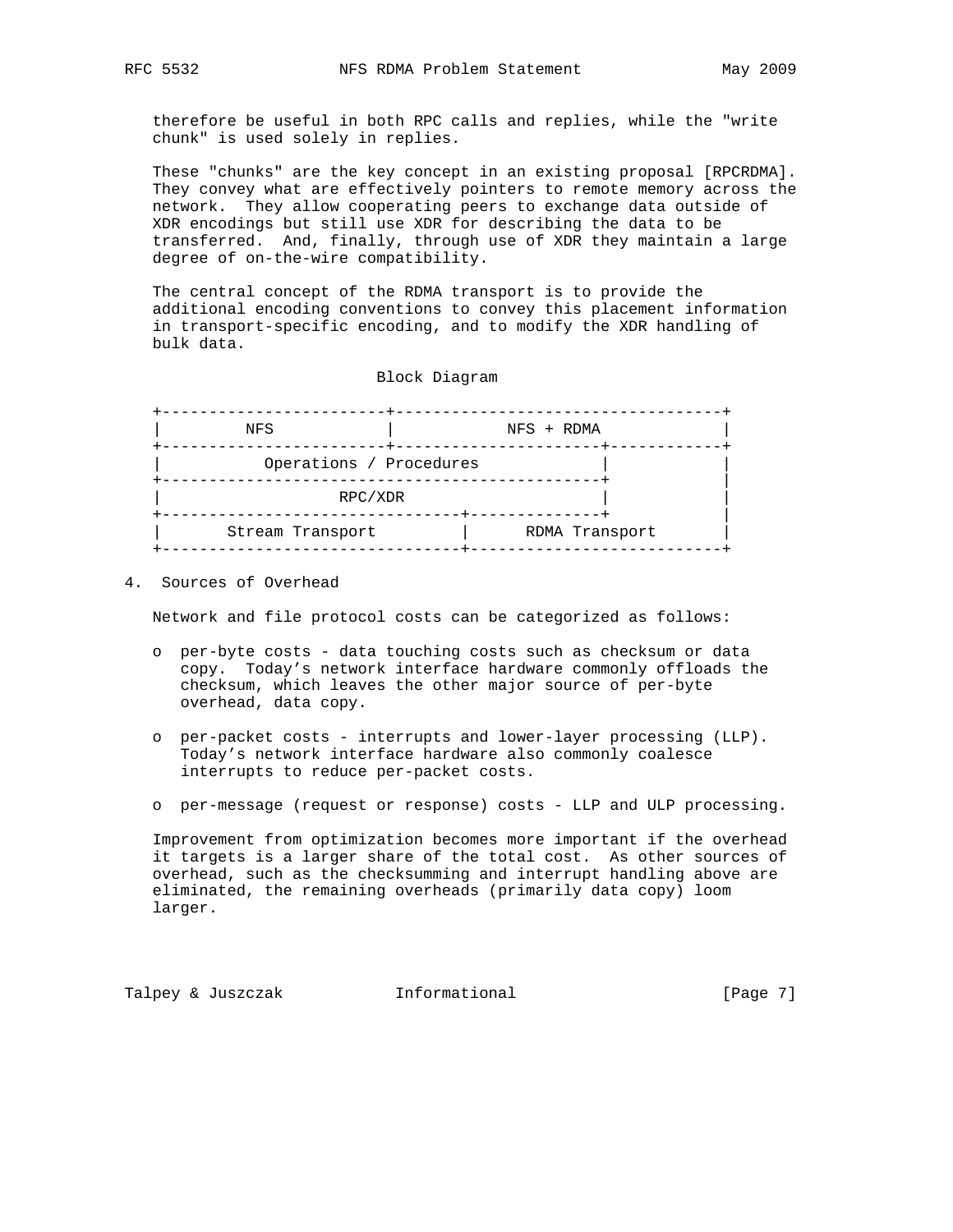With copies crossing the bus twice per copy, network processing overhead is high whenever network bandwidth is large in comparison to CPU and memory bandwidths. Generally, with today's end-systems, the effects are observable at network speeds at or above 1 Gbit/s.

 A common question is whether an increase in CPU processing power alleviates the problem of high processing costs of network I/O. The answer is no, it is the memory bandwidth that is the issue. Faster CPUs do not help if the CPU spends most of its time waiting for memory [RFC4297].

 TCP offload engine (TOE) technology aims to offload the CPU by moving TCP/IP protocol processing to the NIC. However, TOE technology by itself does nothing to avoid necessary data copies within upper-layer protocols. [MOG03] provides a description of the role TOE can play in reducing per-packet and per-message costs. Beyond the offloads commonly provided by today's network interface hardware, TOE alone (without RDMA) helps in protocol header processing, but this has been shown to be a minority component of the total protocol processing overhead. [CHA+01]

 Numerous software approaches to the optimization of network throughput have been made. Experience has shown that network I/O interacts with other aspects of system processing such as file I/O and disk I/O [BRU99] [CHU96]. Zero-copy optimizations based on page remapping [CHU96] can be dependent upon machine architecture, and are not scalable to multi-processor architectures. Correct buffer alignment and sizing together are needed to optimize the performance of zero-copy movement mechanisms [SKE+01]. The NFS message layout described above does not facilitate the splitting of headers from data nor does it facilitate providing correct data buffer alignment.

# 4.1. Savings from TOE

 The expected improvement of TOE specifically for NFS protocol processing can be quantified and shown to be fundamentally limited. [SHI+03] presents a set of "LAWS" parameters that serve to illustrate the issues. In the TOE case, the copy cost can be viewed as part of the application processing "a". Application processing increases the LAWS "gamma", which is shown by the paper to result in a diminished benefit for TOE.

 For example, if the overhead is 20% TCP/IP, 30% copy, and 50% real application work, then gamma is 80/20 or 4, which means the maximum benefit of TOE is 1/gamma, or only 25%.

 For RDMA (with embedded TOE) and the same example, the "overhead" (o) offloaded or eliminated is 50% (20% + 30%). Therefore, in the RDMA

Talpey & Juszczak 1nformational (Page 8)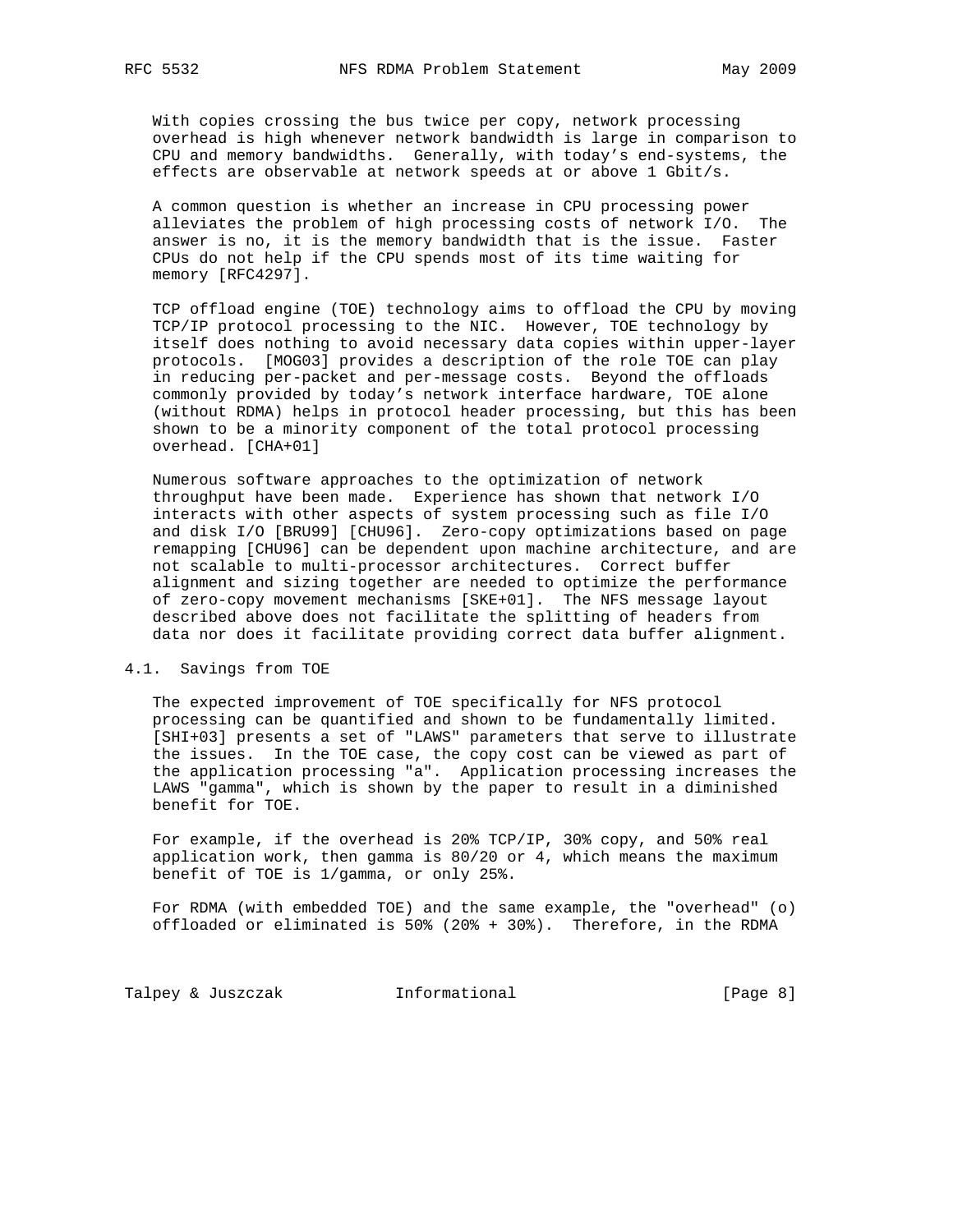case, gamma is 50/50 or 1, and the inverse gives the potential benefit of 1 (100%), a factor of two.

CPU Overhead Reduction Factor

| No Offload TCP Offload RDMA Offload |       |       |
|-------------------------------------|-------|-------|
|                                     |       |       |
| 1.00x                               | 1.25x | 2.00x |

 The analysis in the paper shows that RDMA could improve throughput by the same factor of two, even when the host is (just) powerful enough to drive the full network bandwidth without RDMA. It can also be shown that the speedup may be higher if network bandwidth grows faster than Moore's Law, although the higher benefits will apply to a narrow range of applications.

4.2. Savings from RDMA

 Performance measurements directly comparing an NFS-over-RDMA prototype with conventional network-based NFS processing are described in [CAL+03]. Comparisons of Read throughput and CPU overhead were performed on two types of Gigabit Ethernet adapters, one type being a conventional adapter, and another type with RDMA capability. The prototype RDMA protocol performed all transfers via RDMA Read. The NFS layer in the study was measured while performing read transfers, varying the transfer size and readahead depth across ranges used by typical NFS deployments.

 In these results, conventional network-based throughput was severely limited by the client's CPU being saturated at 100% for all transfers. Read throughput reached no more than 60 MBytes/s.

| $I/O$ Type          | Size  | Read Throughput | CPU Utilization |
|---------------------|-------|-----------------|-----------------|
| Conventional        | 2 KB  | $20$ MB/s       | 100%            |
| Conventional        | 16 KB | $40$ MB/s       | 100%            |
| Conventional 256 KB |       | $60$ MB/s       | 100%            |

 However, over RDMA, throughput rose to the theoretical maximum throughput of the platform, while saturating the single-CPU system only at maximum throughput.

| $I/O$ Type |        | Size  | Read Throughput | CPU Utilization |
|------------|--------|-------|-----------------|-----------------|
| RDMA       |        | 2 KB  | $10$ MB/s       | 45%             |
| RDMA       |        | 16 KB | $40$ MB/s       | 70%             |
| RDMA       | 256 KB |       | $100$ MB/s      | 100%            |

 The lower relative throughput of the RDMA prototype at the small blocksize may be attributable to the RDMA Read imposed by the

|  | Talpey & Juszczak | Informational | [Page 9] |
|--|-------------------|---------------|----------|
|--|-------------------|---------------|----------|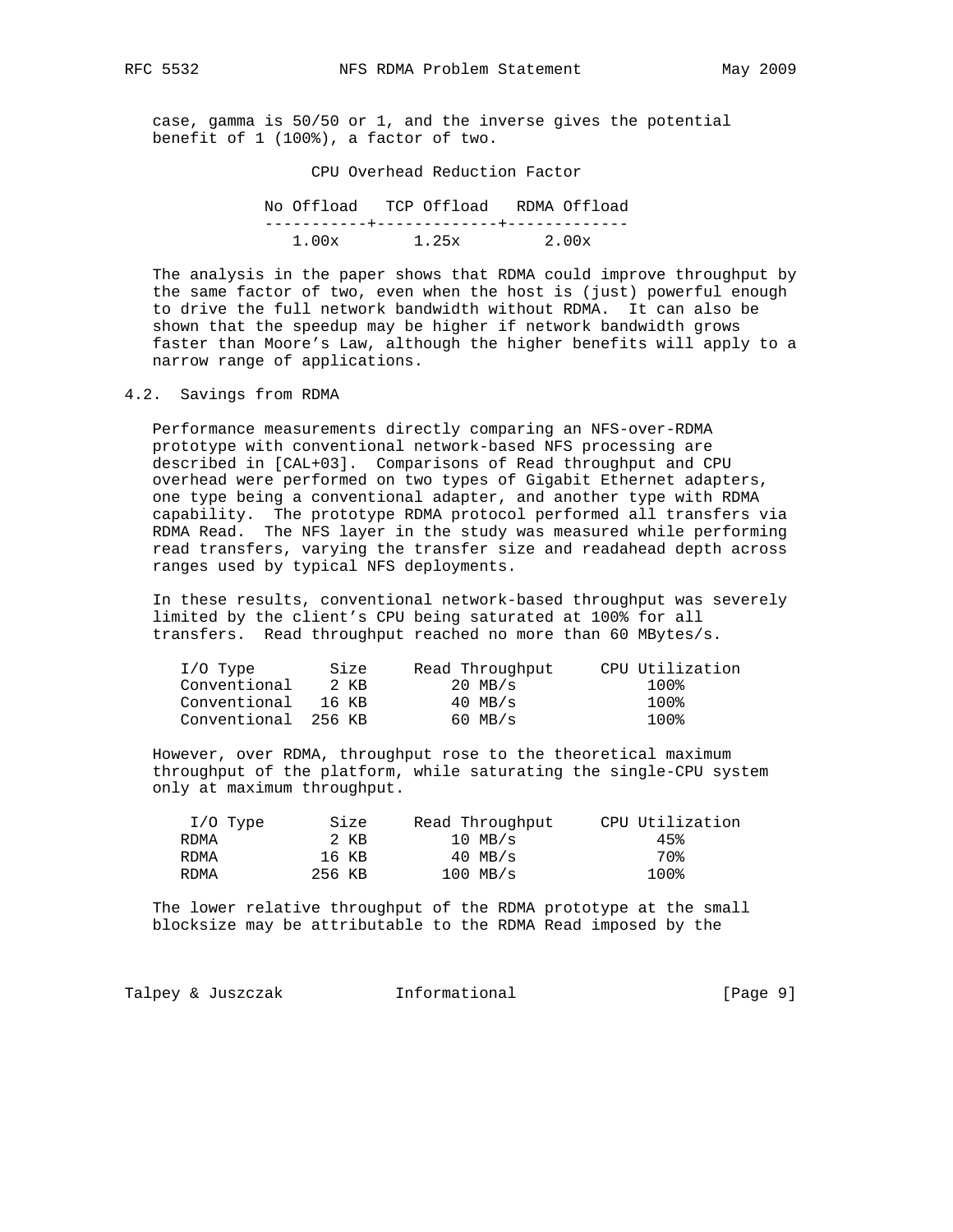prototype protocol, which reduced the operation rate since it introduces additional latency. As well, it may reflect the relative increase of per-packet setup costs within the DMA portion of the transfer.

# 5. Application of RDMA to NFS

 Efficient file protocols require efficient data positioning and movement. The client system knows the client memory address where the application has data to be written or wants read data deposited. The server system knows the server memory address where the local file system will accept write data or has data to be read. Neither peer however is aware of the others' data destination in the current NFS, RPC, or XDR protocols. Existing NFS implementations have struggled with the performance costs of data copies when using traditional Ethernet transports.

 With the onset of faster networks, the network I/O bottleneck will worsen. Fortunately, new transports that support RDMA have emerged. RDMA excels at bulk transfer efficiency; it is an efficient way to deliver direct data placement and remove a major part of the problem: data copies. RDMA also addresses other overheads, e.g., underlying protocol offload, and offers separation of control information from data.

 The current NFS message layout provides the performance-enhancing opportunity for an NFS-over-RDMA protocol that separates the control information from data chunks while meeting the alignment needs of both. The data chunks can be copied "directly" between the client and server memory addresses above (with a single occurrence on each memory bus) while the control information can be passed "inline". [RPCRDMA] describes such a protocol.

## 6. Conclusions

 NFS version 4 [RFC3530] has been granted "Proposed Standard" status. The NFSv4 protocol was developed along several design points, important among them: effective operation over wide-area networks, including the Internet itself; strong security integrated into the protocol; extensive cross-platform interoperability including integrated locking semantics compatible with multiple operating systems; and (this is key), protocol extension.

 NFS version 4 is an excellent base on which to add the needed performance enhancements and improved semantics described above. The minor versioning support defined in NFS version 4 was designed to support protocol improvements without disruption to the installed base [NFSv4.1]. Evolutionary improvement of the protocol via minor

Talpey & Juszczak Informational [Page 10]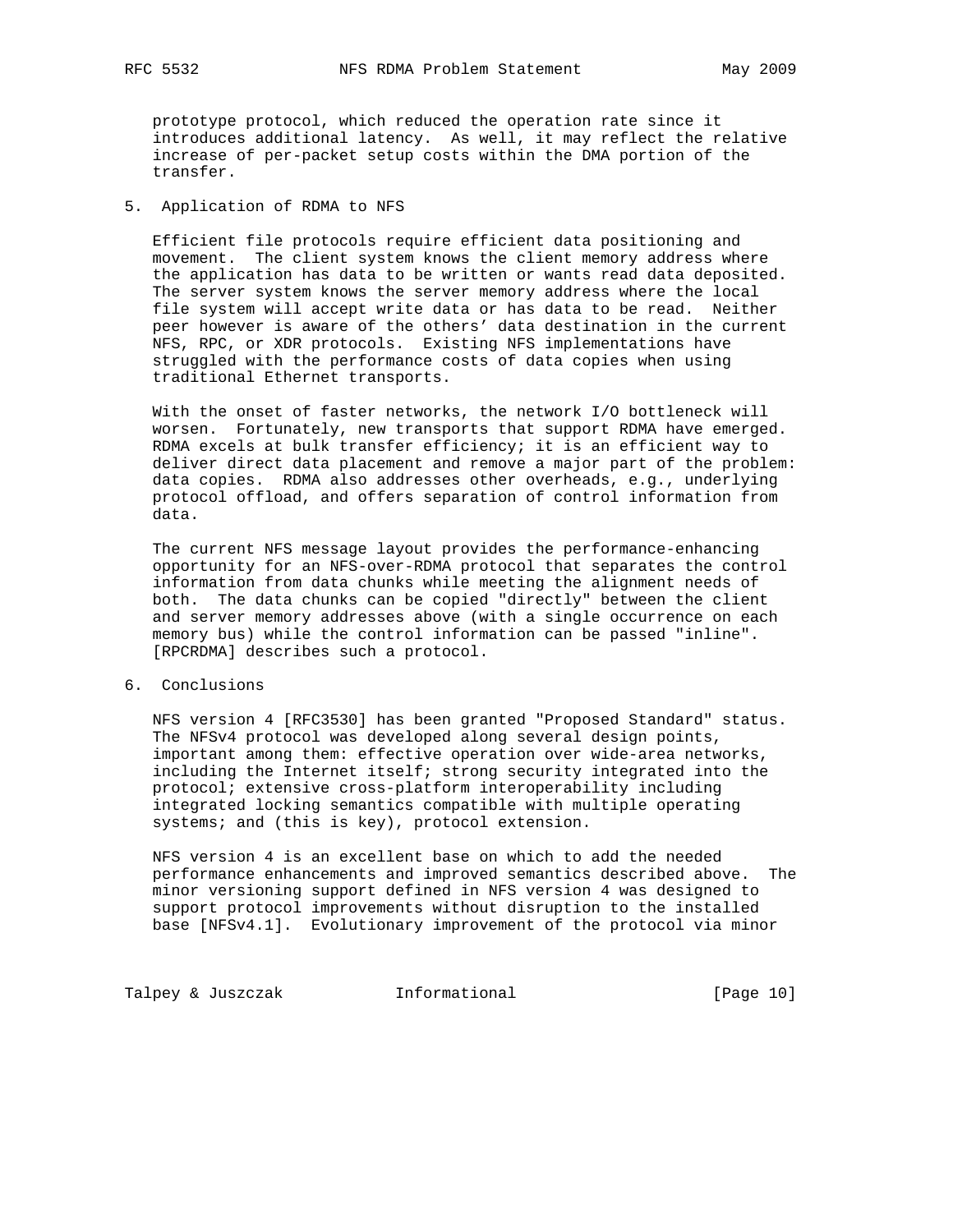versioning is a conservative and cautious approach to current and future problems and shortcomings.

 Many arguments can be made as to the efficacy of the file abstraction in meeting the future needs of enterprise data service and the Internet. Fine grained Quality of Service (QoS) policies (e.g., data delivery, retention, availability, security, etc.) are high among them.

 It is vital that the NFS protocol continue to provide these benefits to a wide range of applications, without its usefulness being compromised by concerns about performance and semantic inadequacies. This can reasonably be addressed in the existing NFS protocol framework. A cautious evolutionary improvement of performance and semantics allows building on the value already present in the NFS protocol, while addressing new requirements that have arisen from the application of networking technology.

# 7. Security Considerations

 The NFS protocol, in conjunction with its layering on RPC, provides a rich and widely interoperable security model to applications and systems. Any layering of NFS-over-RDMA transports must address the NFS security requirements, and additionally must ensure that no new vulnerabilities are introduced. For RDMA, the integrity, and any privacy, of the data stream are of particular importance.

 The core goals of an NFS-to-RDMA binding are to reduce overhead and to enable high performance. To support these goals while maintaining required NFS security protection presents a special challenge. Historically, the provision of integrity and privacy have been implemented within the RPC layer, and their operation requires local processing of messages exchanged with the RPC peer. This processing imposes memory and processing overhead on a per-message basis, exactly the overhead that RDMA is designed to avoid.

 Therefore, it is a requirement that the RDMA transport binding provide a means to delegate the integrity and privacy processing to the RDMA hardware, in order to maintain the high level of performance desired from the approach, while simultaneously providing the existing highest levels of security required by the NFS protocol. This in turn requires a means by which the RPC layer may invoke these services from the RDMA provider, and for the NFS layer to negotiate their use end-to-end.

 The "Channel Binding" concept [RFC5056] together with "IPsec Channel Connection Latching" [BTNSLATCH] provide a means by which the RPC and NFS layers may delegate their session protection to the lower RDMA

Talpey & Juszczak 1nformational (Page 11)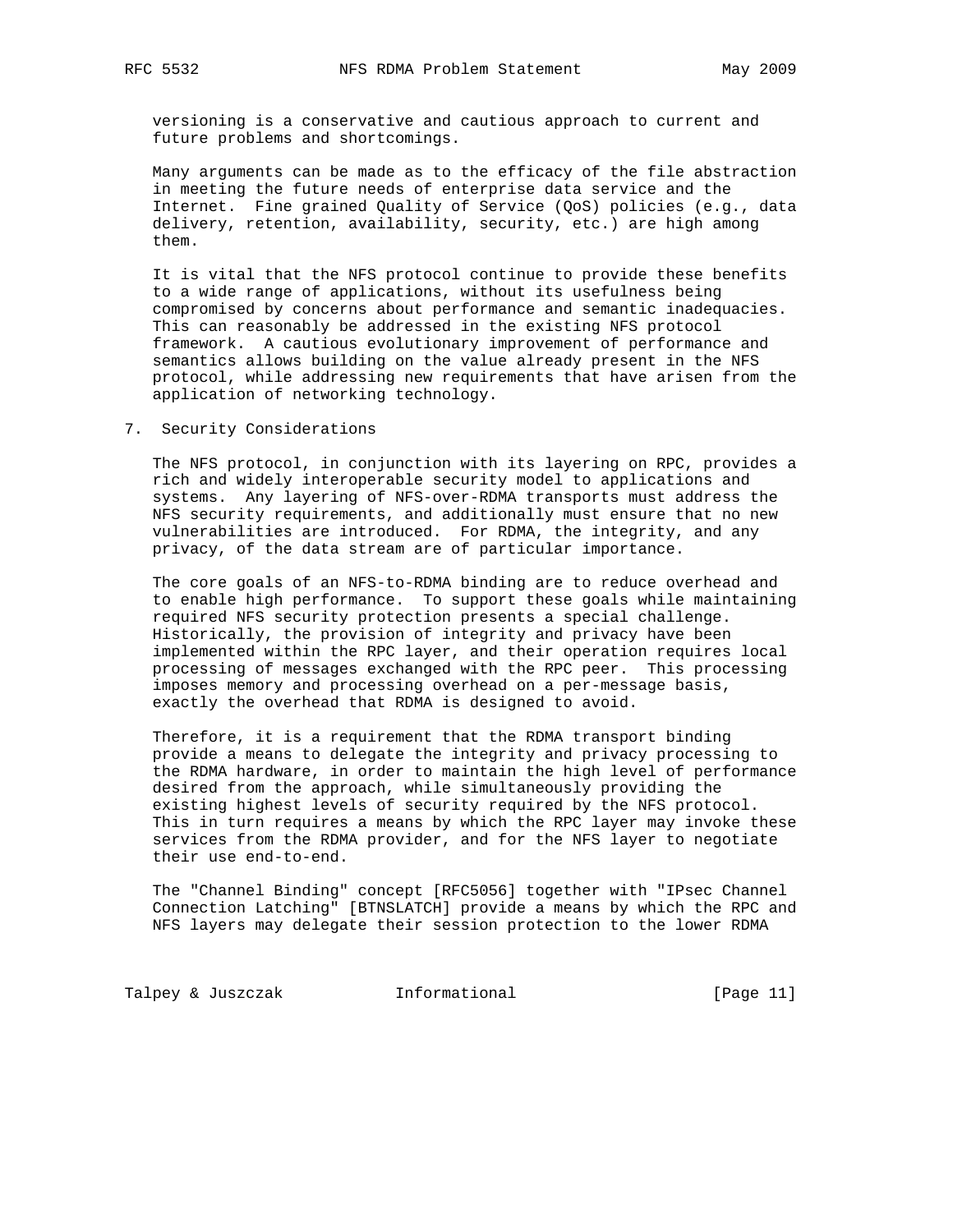layers. An extension to the RPCSEC\_GSS protocol [RFC5403] may be employed to negotiate the use of these bindings, and to establish the shared secrets necessary to protect the sessions.

 The protocol described in [RPCRDMA] specifies the use of these mechanisms, and they are required to implement the protocol.

 An additional consideration is protection of the integrity and privacy of local memory by the RDMA transport itself. The use of RDMA by NFS must not introduce any vulnerabilities to system memory contents, or to memory owned by user processes. These protections are provided by the RDMA layer specifications, and specifically their security models. It is required that any RDMA provider used for NFS transport be conformant to the requirements of [RFC5042] in order to satisfy these protections.

8. Acknowledgments

 The authors wish to thank Jeff Chase who provided many useful suggestions.

- 9. References
- 9.1. Normative References
	- [RFC3530] Shepler, S., Callaghan, B., Robinson, D., Thurlow, R., Beame, C., Eisler, M., and D. Noveck, "Network File System (NFS) version 4 Protocol", RFC 3530, April 2003.
	- [RFC5531] Thurlow, R., "RPC: Remote Procedure Call Protocol Specification Version 2", RFC 5531, May 2009.
	- [RFC4506] Eisler, M., Ed., "XDR: External Data Representation Standard", STD 67, RFC 4506, May 2006.
	- [RFC1813] Callaghan, B., Pawlowski, B., and P. Staubach, "NFS Version 3 Protocol Specification", RFC 1813, June 1995.
	- [RFC5403] Eisler, M., "RPCSEC\_GSS Version 2", RFC 5403, February 2009.
	- [RFC5056] Williams, N., "On the Use of Channel Bindings to Secure Channels", RFC 5056, November 2007.
	- [RFC5042] Pinkerton, J. and E. Deleganes, "Direct Data Placement Protocol (DDP) / Remote Direct Memory Access Protocol (RDMAP) Security", RFC 5042, October 2007.

Talpey & Juszczak 1nformational (Page 12)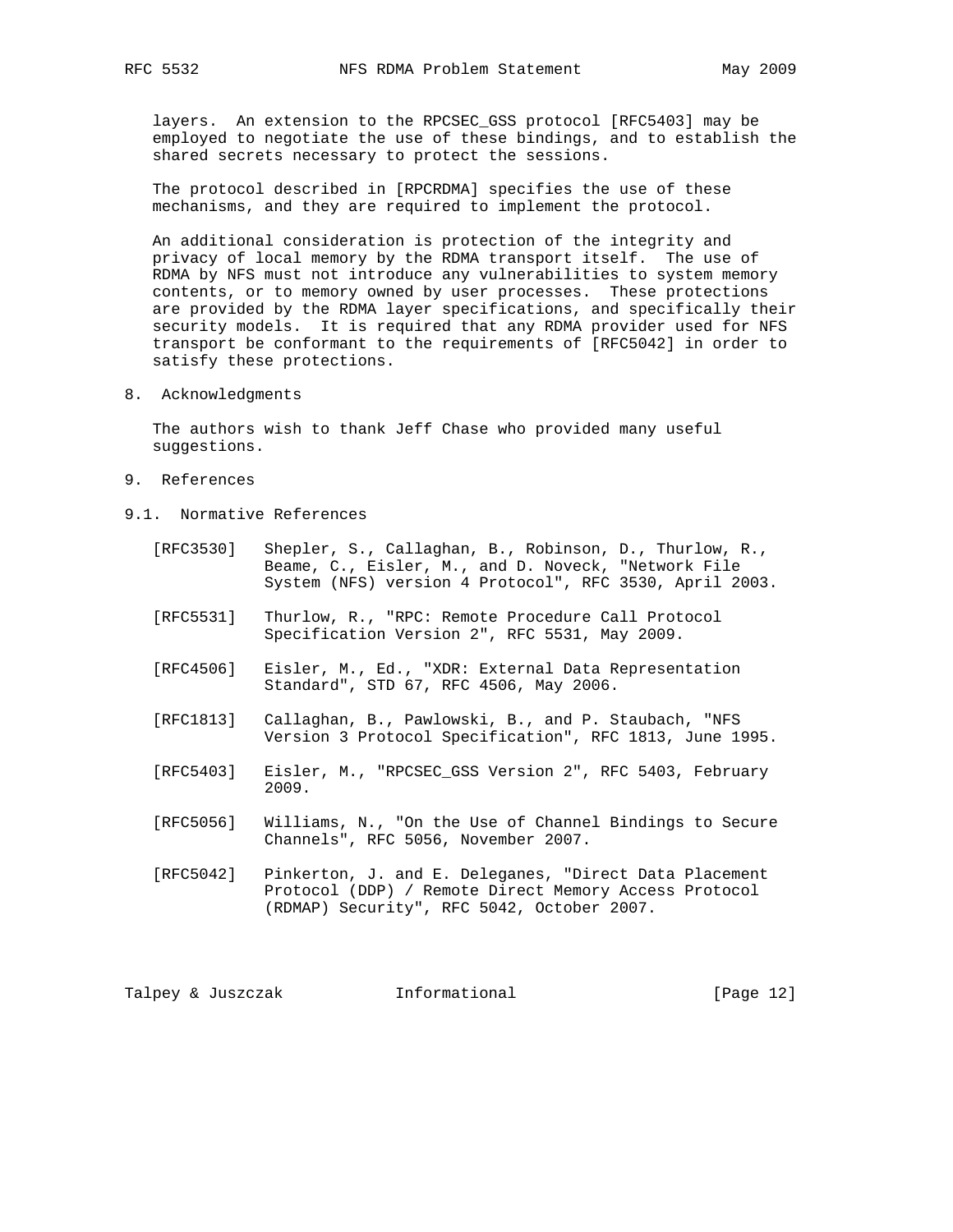# 9.2. Informative References

- [BRU99] J. Brustoloni, "Interoperation of copy avoidance in network and file I/O", in Proc. INFOCOM '99, pages 534- 542, New York, NY, Mar. 1999., IEEE. Also available from http://www.cs.pitt.edu/˜jcb/publs.html.
- [BTNSLATCH] Williams, N., "IPsec Channels: Connection Latching", Work in Progress, November 2008.
- [CAL+03] B. Callaghan, T. Lingutla-Raj, A. Chiu, P. Staubach, O. Asad, "NFS over RDMA", in Proceedings of ACM SIGCOMM Summer 2003 NICELI Workshop.
- [CHA+01] J. S. Chase, A. J. Gallatin, K. G. Yocum, "Endsystem optimizations for high-speed TCP", IEEE Communications, 39(4):68-74, April 2001.
- [CHA+99] J. S. Chase, D. C. Anderson, A. J. Gallatin, A. R. Lebeck, K. G. Yocum, "Network I/O with Trapeze", in 1999 Hot Interconnects Symposium, August 1999.
- [CHU96] H.K. Chu, "Zero-copy TCP in Solaris", Proc. of the USENIX 1996 Annual Technical Conference, San Diego, CA, January 1996.
- [DCK+03] M. DeBergalis, P. Corbett, S. Kleiman, A. Lent, D. Noveck, T. Talpey, M. Wittle, "The Direct Access File System", in Proceedings of 2nd USENIX Conference on File and Storage Technologies (FAST '03), San Francisco, CA, March 31 - April 2, 2003.
- [FJDAFS] Fujitsu Prime Software Technologies, "Meet the DAFS Performance with DAFS/VI Kernel Implementation using cLAN", available from http://www.pst.fujitsu.com/english/dafsdemo/index.html, 2001.
- [FJNFS] Fujitsu Prime Software Technologies, "An Adaptation of VIA to NFS on Linux", available from http://www.pst.fujitsu.com/english/nfs/index.html, 2000.
- [GAL+99] A. Gallatin, J. Chase, K. Yocum, "Trapeze/IP: TCP/IP at Near-Gigabit Speeds", 1999 USENIX Technical Conference (Freenix Track), June 1999.

Talpey & Juszczak Informational [Page 13]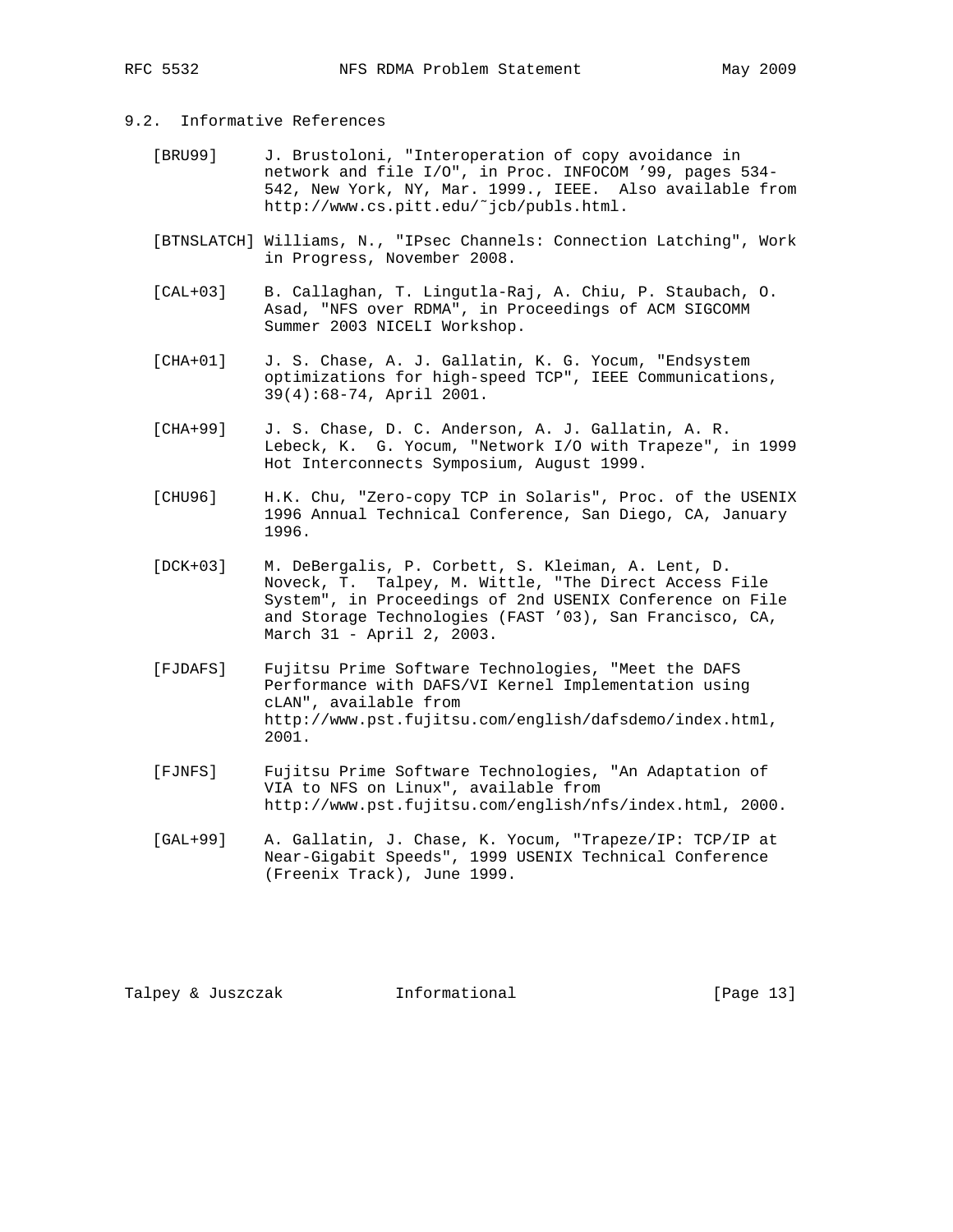- [KM02] K. Magoutis, "Design and Implementation of a Direct Access File System (DAFS) Kernel Server for FreeBSD", in Proceedings of USENIX BSDCon 2002 Conference, San Francisco, CA, February 11-14, 2002.
- [MAF+02] K. Magoutis, S. Addetia, A. Fedorova, M. Seltzer, J. Chase, D. Gallatin, R. Kisley, R. Wickremesinghe, E. Gabber, "Structure and Performance of the Direct Access File System (DAFS)", in Proceedings of 2002 USENIX Annual Technical Conference, Monterey, CA, June 9-14, 2002.
- [MOG03] J. Mogul, "TCP offload is a dumb idea whose time has come", 9th Workshop on Hot Topics in Operating Systems (HotOS IX), Lihue, HI, May 2003. USENIX.
- [NFSv4.1] Shepler, S., Eisler, M., and D. Noveck, "NFSv4 Minor Version 1", Work in Progress, September 2008.
- [PAI+00] V. S. Pai, P. Druschel, W. Zwaenepoel, "IO-Lite: a unified I/O buffering and caching system", ACM Trans. Computer Systems, 18(1):37-66, Feb. 2000.
- [RDDP] RDDP Working Group charter, http://www.ietf.org/html.charters/rddpcharter.html.
- [RFC4297] Romanow, A., Mogul, J., Talpey, T., and S. Bailey, "Remote Direct Memory Access (RDMA) over IP Problem Statement", RFC 4297, December 2005.
- [RFC1094] Sun Microsystems, "NFS: Network File System Protocol specification", RFC 1094, March 1989.
- [RPCRDMA] Talpey, T. and B. Callaghan, "Remote Direct Memory Access Transport for Remote Procedure Call", Work in Progress, April 2008.
- [SHI+03] P. Shivam, J. Chase, "On the Elusive Benefits of Protocol Offload", Proceedings of ACM SIGCOMM Summer 2003 NICELI Workshop, also available from http://issg.cs.duke.edu/publications/niceli03.pdf.
- [SKE+01] K.-A. Skevik, T. Plagemann, V. Goebel, P. Halvorsen, "Evaluation of a Zero-Copy Protocol Implementation", in Proceedings of the 27th Euromicro Conference - Multimedia and Telecommunications Track (MTT'2001), Warsaw, Poland, September 2001.

Talpey & Juszczak Informational [Page 14]